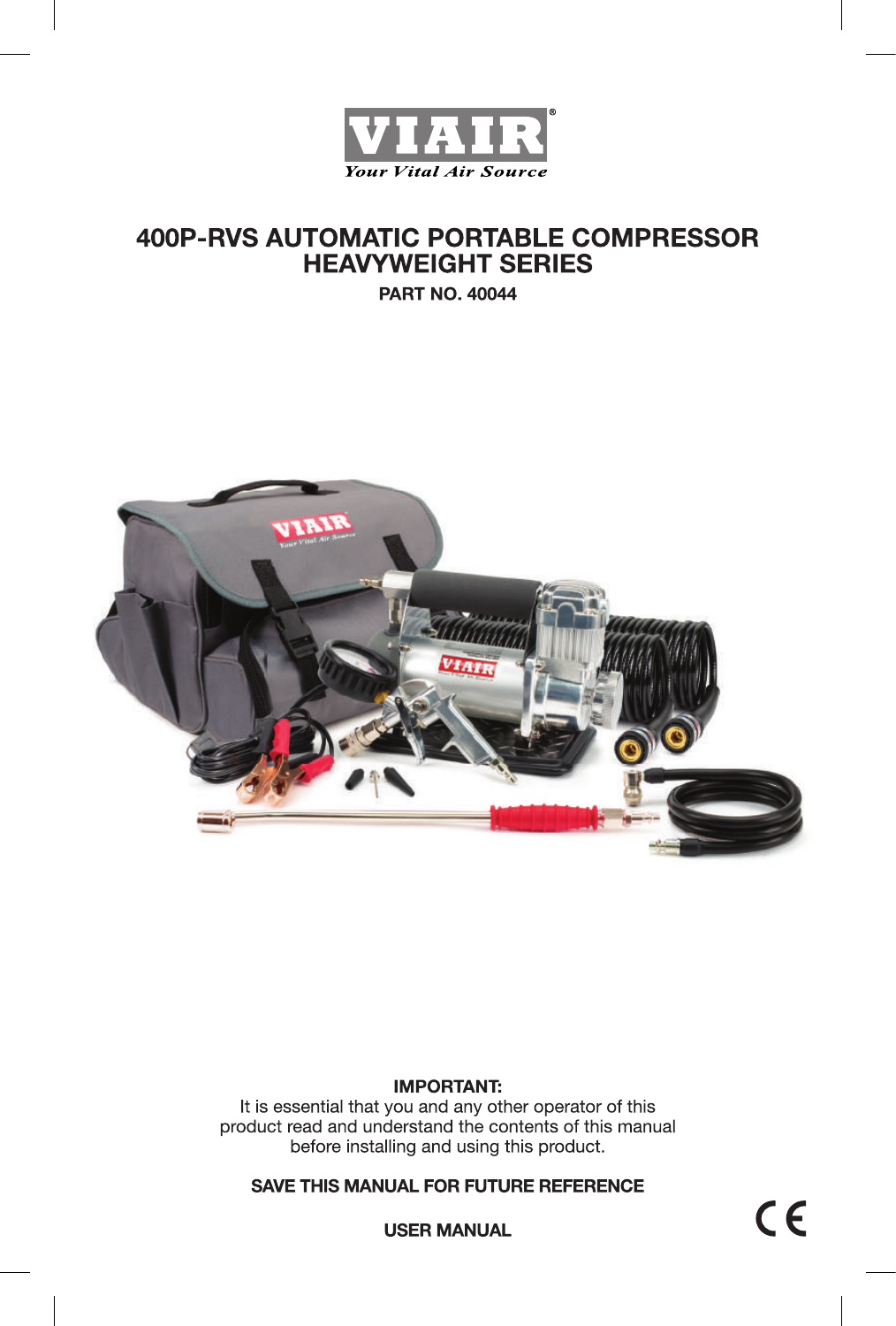### **IMPORTANT SAFETY INSTRUCTIONS:**

**CAUTION:** To reduce risk of electrical shock or electrocution:

- Do not disassemble. Do not attempt repairs or modifications.
- Refer to qualified service agencies for all service and repairs.
- Do not use this product in an area where it can fall or be pulled into water or other liquids.
- Do not reach for this product if it has fallen into liquid.
- Use this compressor with 12-volt DC systems only.
- This product should never be left unattended during use.

#### **WARNING:** To prevent injury:

- Never allow children to operate this compressor.
- Close supervision is necessary when this compressor is being used near children.
- This compressor will become very HOT during and immediately after use. Do not touch any part of this compressor with bare hands, other than the ON/OFF switch during and immediately after use.
- Do not use this product near flames or explosive materials or where aerosol products are being used.
- Do not operate this product where oxygen is being administered.
- Do not pump anything other than atmospheric air.
- Never use this product while sleepy or drowsy.
- Do not use any tools or attachments without first determining maximum air pressure for that tool or attachment.
- Never point any air nozzle or air sprayer toward another person or any part of the body.
- This air compressor is equipped with an Automatic Reset Thermal Protector, and can automatically restart after the thermal protector resets. Always cut off power source when thermal protector becomes activated.
- Wear safety glasses or goggles when operating this product.
- Use only in well ventilated areas.
- After usage, always release excess pressure from the coil hose by turning On/Off switch to the Off position, disconnect hose from compressor, with the tire inflation gun still connected to the other end of the coil hose, pull trigger on the tire inflation gun to release excess pressure.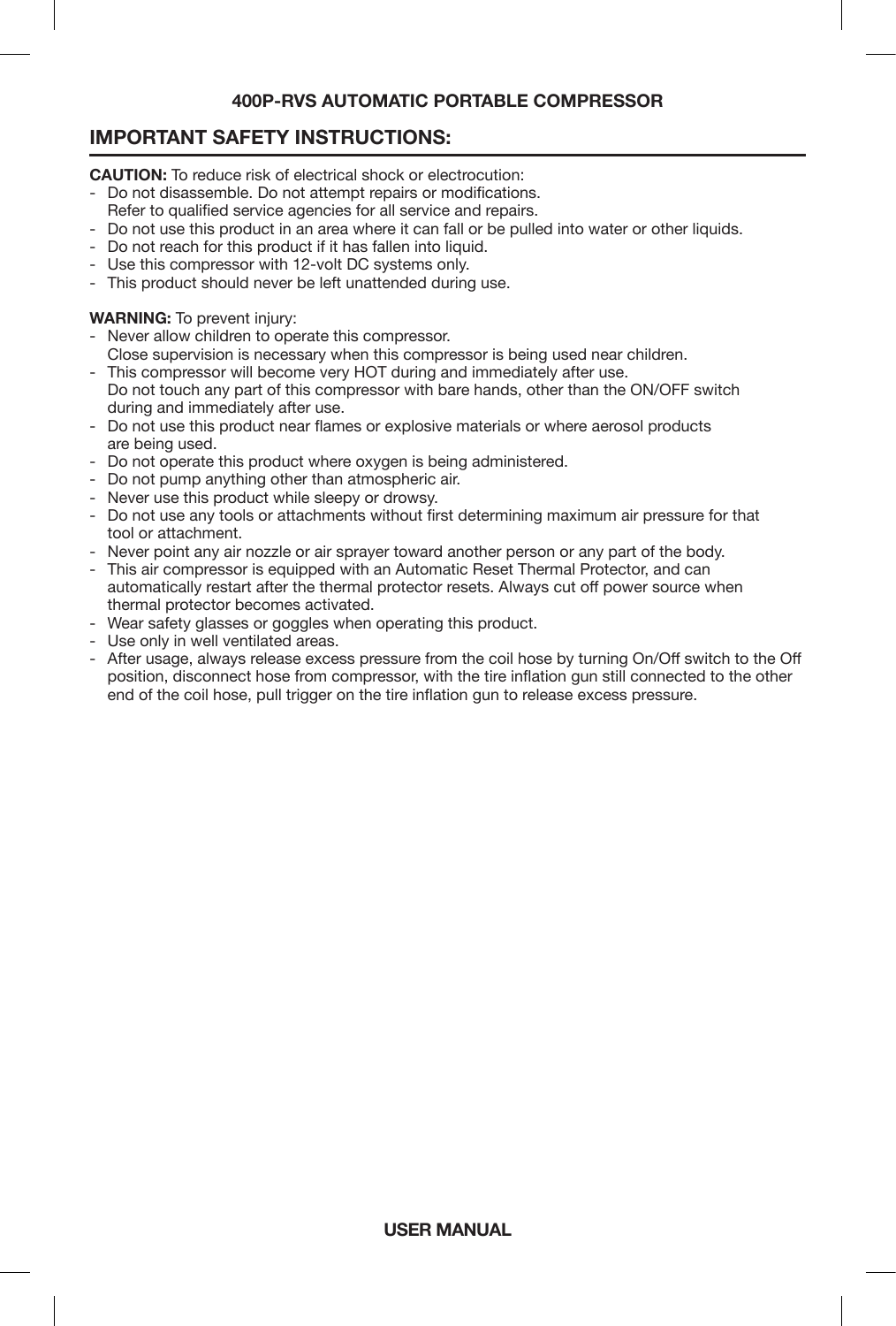### **OPERATING INSTRUCTIONS:**

Please read and follow the operating instructions carefully to assure that you will enjoy the convenience and best use out of your air compressor.

- 1. Always operate the compressor AT OR BELOW THE MAXIMUM PRESSURE RATING of the compressor. Refer to Specifications section of this manual.
- 2. Always OBSERVE THE MAXIMUM DUTY CYCLE of the air compressor. Refer to Specifications section of this manual for details. Operations exceeding maximum pressure ratings and or duty cycle will result in damage to air compressor.
- 3. Your air compressor is equipped with an AUTOMATIC THERMAL OVERLOAD PROTECTOR. This feature is designed to protect the air compressor from over-heating and causing permanent damage to your air compressor. The thermal overload protector will automatically cut off power to air compressor should internal operating temperature of the air compressor rise above safe levels during excessive use.
- 4. Should your compressor shut off suddenly after extended use, do not attempt to restart air compressor. Turn ON/OFF switch of air compressor to the OFF position. The automatic thermal overload protector will automatically reset when internal temperature of the air compressor drops below safe level. After allowing air compressor to cool off for about 30 minutes, you can safely resume use of the air compressor by turning on the air compressor.
- 5. For your convenience, and to protect the air compressor from over-pressure operation that can cause permanent damage to the unit - this compressor is equipped with built-in pressure switch with a factory set cut-on pressure of 130 PSI  $(\pm 5\%)$  and a factory set cut-off pressure of 155 PSI (± 5%). During inflation of tire pressures between 130 PSI to 155 PSI, if you stop inflation, the compressor may not restart. This is completely normal, since inline pressure is greater than cut-on pressure of the pressure switch and less than cut-off pressure of the pressure switch. To restart compressor, deflate tire pressure to below 130 PSI, reconnect tire chuck to tire valve stem and resume tire inflation.
- 6. Please note that you may experience a slight delay of the compressor's motor starting when the ON/OFF switch is turned on while compressor is pressurized (when there is pressure in the line that the compressor is connected to). This is a normal delayed reaction, not a Compressor ON/OFF switch malfunction.
- 7. It is strongly recommended that you keep the vehicle's engine running while using the air compressor to prevent discharge of your vehicle's battery.
- 8. ONLY OPERATE THE AIR COMPRESSOR IN WELL VENTILATED AREAS. Compressor performance is enhanced when operating compressor with vehicle engine running.

**IMPORTANT:** Engine must be running while using this compressor.

Before attaching air compressor power clamps to your vehicle's battery terminals, check to make sure that the ON/OFF switch of your compressor is in the OFF position. Attach the Positive (+) battery clamp (Red) to the Positive terminal of the battery and the Negative (-) battery clamp (Black) to the Negative terminal of the battery. Always keep your vehicle's engine running while operating compressor to avoid draining your vehicle's battery.

**CAUTION:** Your Portable Air Compressor is Moisture and Dust Resistant, but NOT WATER OR DUST PROOF. Never place compressor in soft sand while running the compressor. Vibration from the compressor will cause the compressor to settle into soft sand, resulting in compressor drawing in foreign particles. Never expose compressor to water while running the compressor.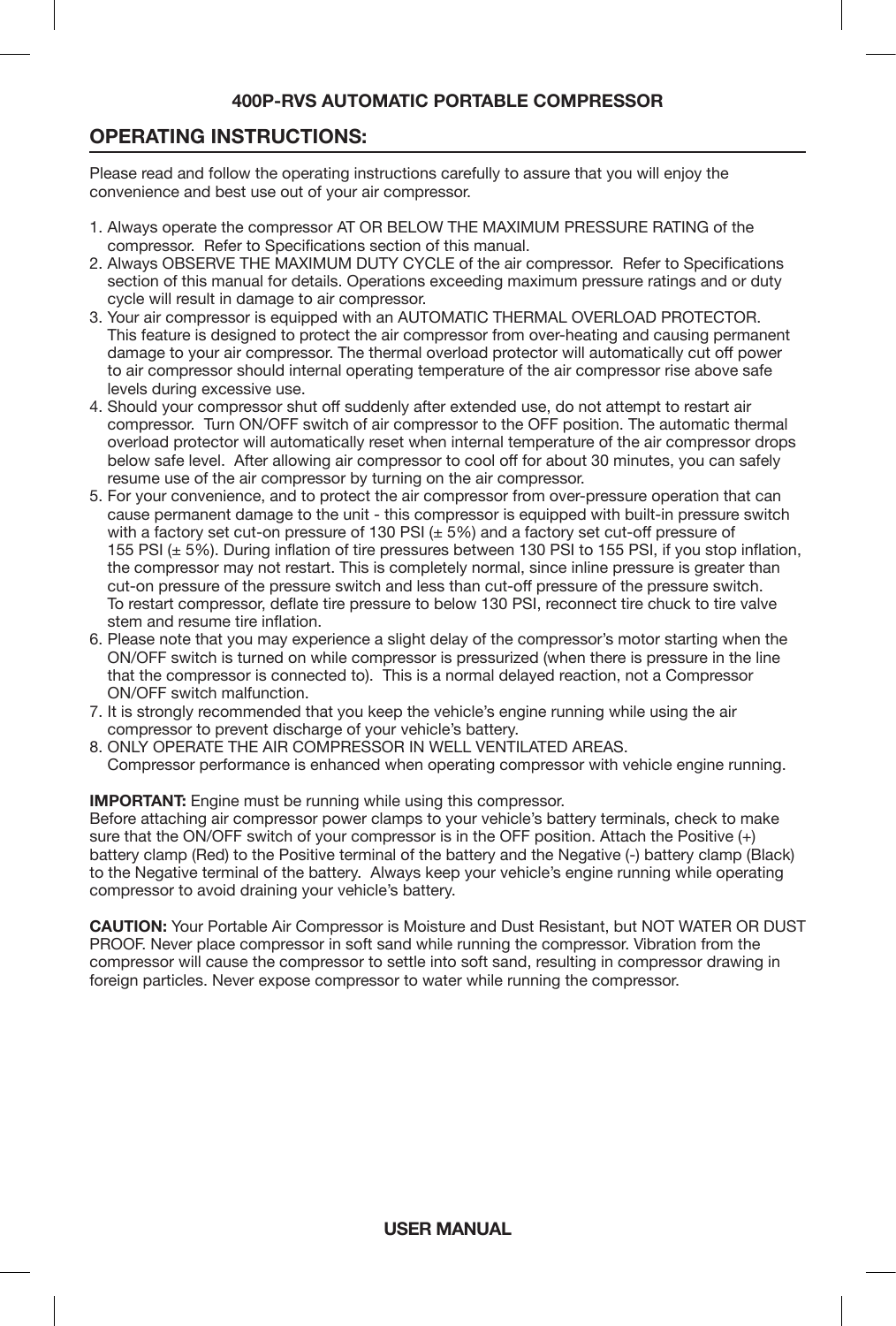### **OPERATING INSTRUCTIONS (cont'd):**

**This air compressor comes with 1/4" quick connect stud. A primary coil hose, an extension coil hose and a tire inflation gun are also included with your compressor. Both ends of the primary hose are equipped with 1/4" quick connect couplers. The rubber overmold end should be connected to the compressor itself. One end of the extension coil hose is equipped with a 1/4" quick connect coupler, and the other end with a quick connect stud. The extension hose is used to elongate overall reach. The tire inflation gun comes with a 1/4" quick connect stud, pressure gauge, rubber hose, bleeder valve and tire chuck. Attach one end of the extension coil hose to the stud on your compressor and the other end to the stud on the tire gun kit. The tire gun kit can be used for both airing up and airing down. Please familiarize yourself with the following functions of this versatile air tool:**

#### *TIRE INFLATION:*

- 1. Attach one end of the extension coil hose to the compressor and the other end to the tire gun kit, 45-degree angled chuck or 90-degree twist-on chuck – depending on need.
- 2. Turn compressor switch on and hold down the trigger on the tire gun kit to begin inflation.
- 3. When desired pressure is reached, release the trigger. If finished with use, turn power switch on compressor off position.

**NOTE:** To release excess pressure, turn off compressor and disconnect hose from compressor. With the tire inflation gun still connected to the other end of the coil hose, pull trigger on the tire inflation gun to release excess pressure.

**CAUTION:** To avoid over inflation, never exceed recommended pressure on articles to be inflated. Bursting can cause serious injury.

**NOTE:** Your air compressor is equipped with a pressure switch (cut on at 130 PSI, cut off at 155 PSI). This feature is designed to protect the air compressor from over-pressure causing permanent damage to your air compressor. The pressure switch automatically turns off the motor when the internal pressure of the air compressor reaches the factory set "cut-off" pressure of 155 PSI and restarts when the internal pressure drops below 130 PSI.

#### *TIRE DEFLATION:*

- 1. With the inflation option of your choice still connected to the tire inflation gun, press the bleeder valve button on the tire gun kit to decrease tire pressure.
- 2. When desired pressure is reached, release the bleeder valve button to stop tire deflation.

**IMPORTANT:** Make sure compressor sits upright while operating compressor. Do not operate compressor in any other position. Avoid tugging at compressor to move it. Instead, move compressor to the same side of vehicle as tires that are being aired up.

Always make sure the Portable Compressor's power cord is uncoiled and fully extended when using your air compressor to avoid overheating the power cord.

#### *INLINE PRESSURE GAUGE:*

- 1. The pressure gauge on the inflation gun provides convenient tire pressure monitoring when airing up or down (not airflow of the compressor). This eliminates switching back and forth between a tire chuck and a tire pressure gauge.
- 2. Please note that during inflation and deflation, due to air velocity, pressure gauge cannot provide accurate pressure readings. Release lever on the tire inflation gun during inflation to check tire air pressure.

**NOTE:** To release excess pressure, turn off compressor and disconnect hose from compressor. With the tire inflation gun still connected to the other end of the coil hose, pull trigger on the tire inflation gun to release excess pressure.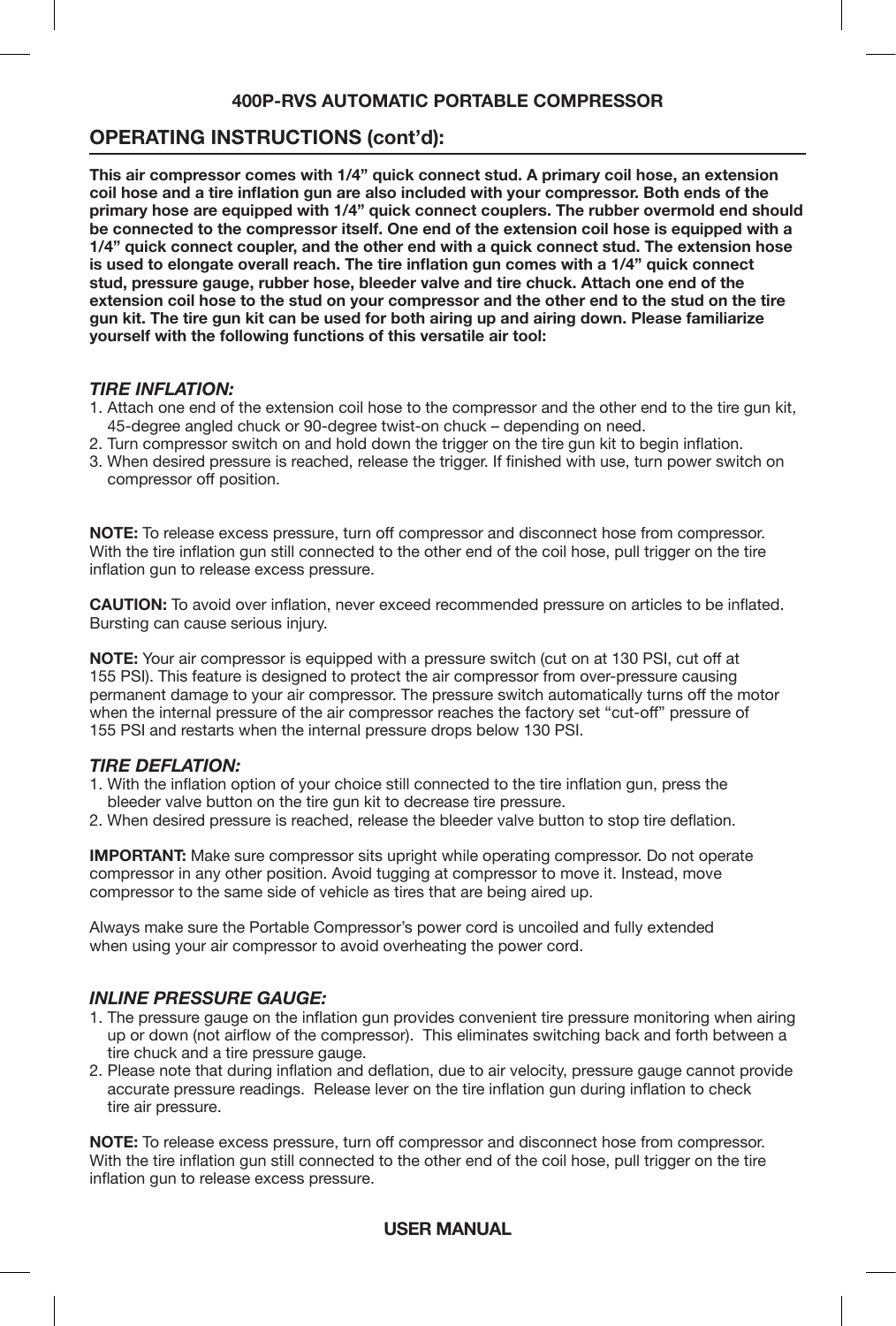### **400P-RV-AUTOMATIC ACCESSORIES:**

#### *45-Degree Extended Reach, Angled Chuck:*

Open-ended air chuck allows reach into areas difficult to reach by hand. Connects to Tire Inflation Gun.

#### *90-Degree Twist-on Chuck:*

This open-ended air chuck can be attached to any inflation valve where there is limited clearance.

#### *Primary Hose & Extension Hoses:*

Dual hoses, with quick connect couplings.

#### *Tire Inflation Gun:*

Normally closed-ended chuck, (until lever is engaged) all air chucks attach to the Tire Inflation Gun with quick connect couplings.

### **SAFETY PRECAUTIONS:**

- 1. Always inflate tires to manufacturer's recommended tire pressures. Exercise extreme caution when driving with aired-down tires. Reinflate tires before high-speed roadway travel.
- 2. Never exceed 20 M.P.H. when driving with partially inflated tires.
- 3. Never make sharp turns while driving with reduced tire pressure.
- 4. Re-inflate tires before high speed traveling onto roadways.
- 5. Use heat-resistant, minimum 200 PSI-rated working pressure extension hose. Do not use aftermarket hoses with less than 200 PSI working pressure. Some aftermarket hoses may not be suitable for use with this air compressor due to heat and pressure typically generated by this type of air compressors.

**CAUTION:** Never touch the air compressor or fittings connected to the air compressor other than the ON/OFF switch with bare hands during or immediately after use. The extension hose and fittings connected extension hose will become very HOT during and after use. If necessary, wear heat resistant gloves to remove hose from the compressor quick connect stud.

### **MAINTENANCE & REPAIRS:**

Your air compressor is equipped with permanently lubricated, maintenance-free motor. Never try to lubricate the compressor. Regularly clean dust and dirt from compressor cooling fins and motor housing. All repairs should be performed by Manufacturer or Manufacturer authorized service agencies only.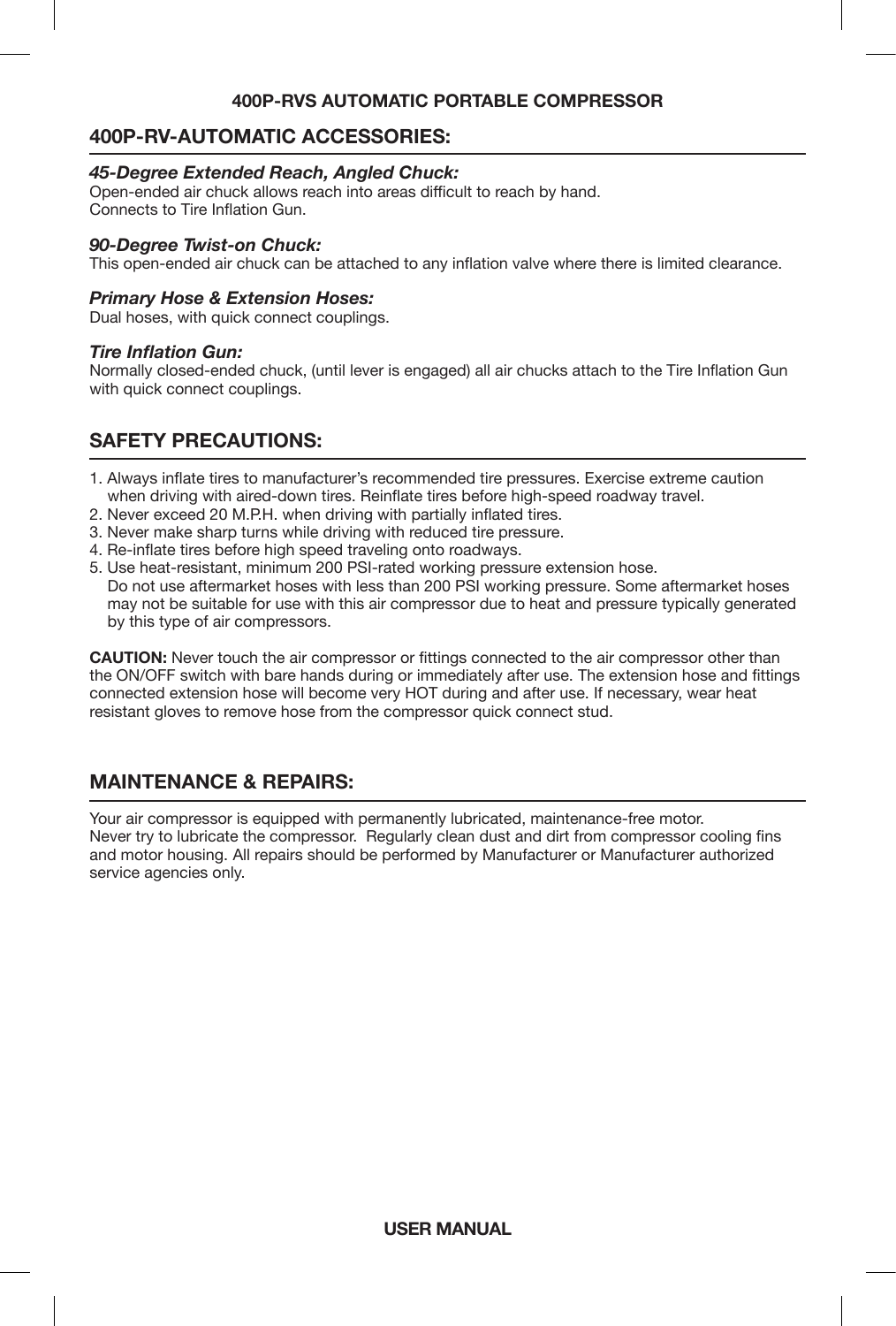### **INLET AIR FILTER INSTALLATION INSTRUCTION:**

- 1. Check to make sure air filter element is properly installed in your Inlet Air Filter Assembly
- 2. Remove the temporary protective red plug from compressor's air inlet port.
- 3. Install inlet air filter onto compressor's air inlet port. (Thread tape Not Recommended).
- 4. Hand tighten inlet air filter.

**IMPORTANT:** For optimal compressor performance, replace filter element periodically. Clogged filter will drastically reduce compressor flow rate and performance.

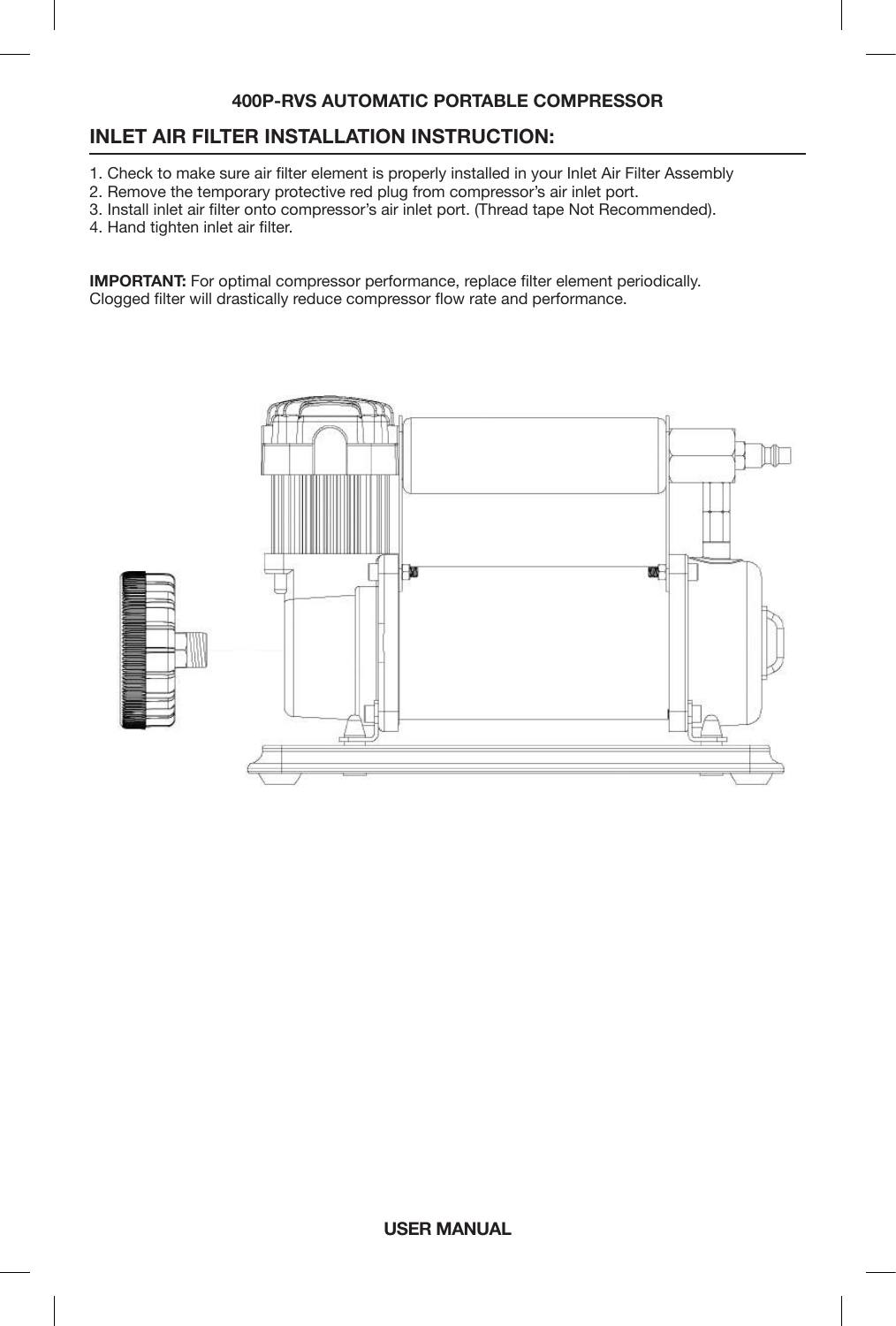# **TROUBLESHOOTING GUIDE:**

| PROBLEM:                                                                        | POSSIBLE CAUSE(S)                                                                                  | <b>CORRECTIVE ACTION</b>                                                                                                                                                                                                                                                         |
|---------------------------------------------------------------------------------|----------------------------------------------------------------------------------------------------|----------------------------------------------------------------------------------------------------------------------------------------------------------------------------------------------------------------------------------------------------------------------------------|
| Compressor will not run                                                         | 1. No power, or power switch<br>in OFF position<br>2. Blown fuse<br>3. Motor overheats             | 1. Make sure compressor<br>switch is ON<br>2. Disconnect compressor<br>from power source, replace<br>fuse. (Refer to Specifications<br>section for correct<br>fuse amperage)<br>3. Let compressor cool off for<br>about 30 minutes to allow<br>thermal overload switch to reset. |
| Thermal overload<br>protector cuts out<br>repeatedly                            | 1. Lack of proper ventilation or<br>ambient temperature is too high<br>2. Compressor valves failed | 1. Move compressor to well<br>ventilated area, or area with<br>lower ambient temperature<br>2. Replace compressor                                                                                                                                                                |
| Excessive knocking<br>or rattling                                               | 1. Worn bearing on eccentric or<br>motor shaft<br>2. Cylinder or piston ring is worn               | 1. Service or replace compressor                                                                                                                                                                                                                                                 |
| Compressor air flow lower<br>than normal, or cannot<br>pump to higher pressures | 1. Worn piston ring or inlet valve                                                                 | 1. Service or replace compressor                                                                                                                                                                                                                                                 |